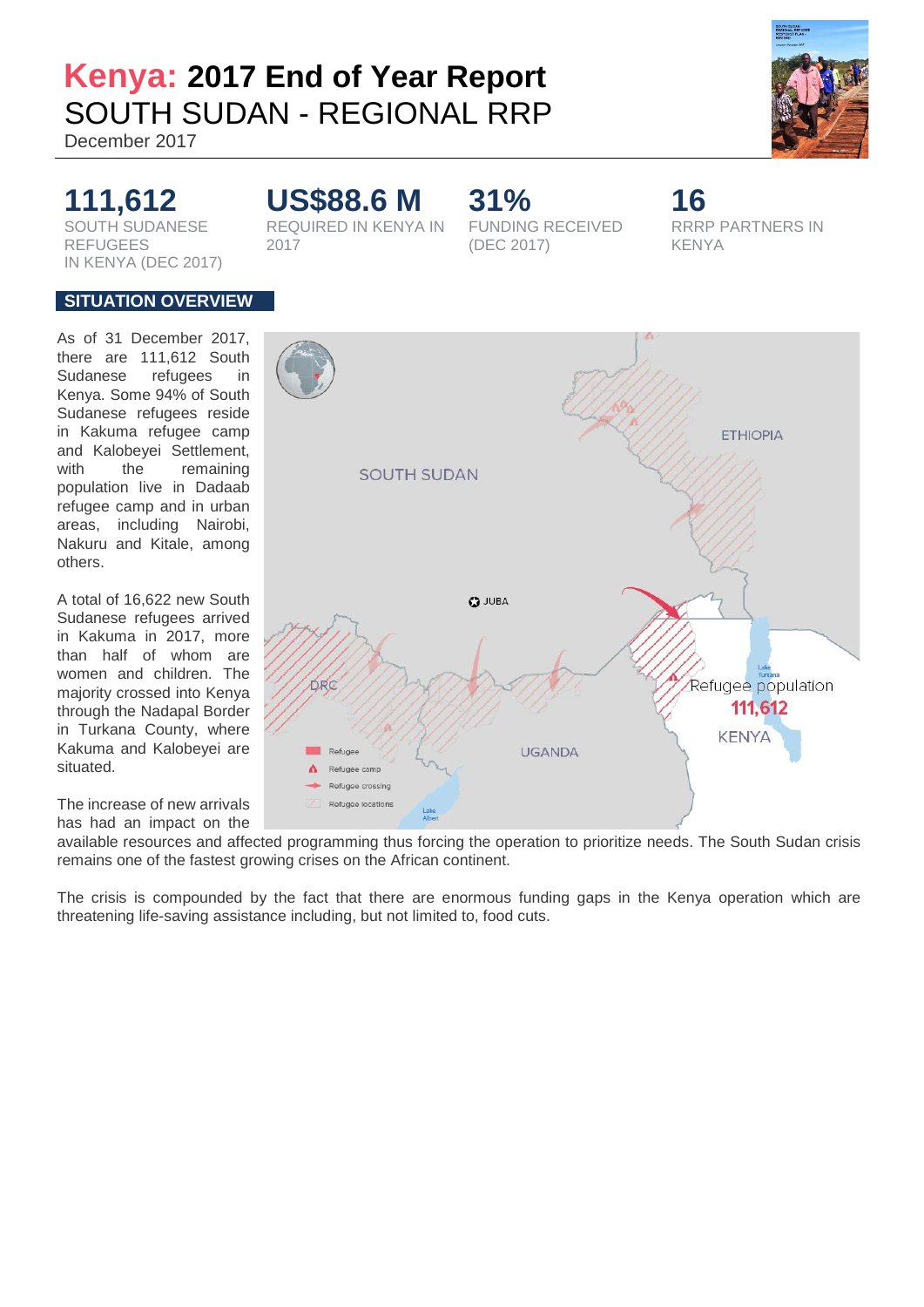





The total number of South Sudanese that were administered in the camp, settlement and in urban setting stood at 111,612 individuals as of 31 December 2017. 100% of this population has been registered by the end of 2017. As one of the core protection activities, registration training was provided to the authorities to build their capacity in preparation for the handover of registration to the Government of Kenya. At Nadapal Transit Centre at the border, individuals with specific needs were identified for immediate assistance. All the children were individually registered and those under the category of children at risk were assessed. The children were assisted with alternative care arrangements within the camp and integrated into the community through different community based organizations that is suitable for their age and condition.

RRP partners continued to identify and support survivors of sexual and gender based violence. Among the SGBV cases reported among the South Sudanese refugees, including children, in 2017, 30% involved physical assault, 29% involved psychological/emotional abuse, 20% were rape cases, 11% involved forced marriage, 6% involved denial of resources and 4% involved sexual assault.

As a key priority, community-engagement on protection has significantly improved in 2017. The formation of community coordination groups has improved timely access to services, including clinical care for SGBV survivors. They represent groups like children and women at risk, elderly persons, and persons with disabilities. These groups are regularly empowered through trainings, awareness raising sessions, art and sports activities. The trainings include community mobilizations skills, volunteerism and conflict management skills among others, with the aim of obtaining the right skills to serve the community efficiently and effectively.

# Key Achievements

- Collaboration with the national Government through the Gender officer from County Level and facilitation of their active participation in the Inter-Agency Working group activities.
- The availability of response centers has improved reporting of SGBV incidences by the community. The availability of safe homes has improved community response to SGBV and support to survivors especially in Kalobeyei.
- Systematic processing of identification of UASCs and children at risk from Nadapal transit center and review of risk assessment tools that guide the prioritization of cases.
- 400 alternative care arrangements for UASCs (Foster care, CHH, Safe shelters)
- Construction of child friendly spaces.

- Limited resources of government to process Refugee ID card application during initial registration.
- Lack of established mechanism to monitor the movement of spontaneous arrivals and departures.
- Lack of resources for prevention activities, to support safe homes and ensure available number of case workers to respond to SGBV cases.
- Fostering teenage children and especially boys remained a challenge.
- Limited livelihood opportunities for foster parents and caregivers.
- Lack of play materials in the established child friendly spaces.
- Violence towards children and continued practice of harmful cultural practices like early marriage, FGM.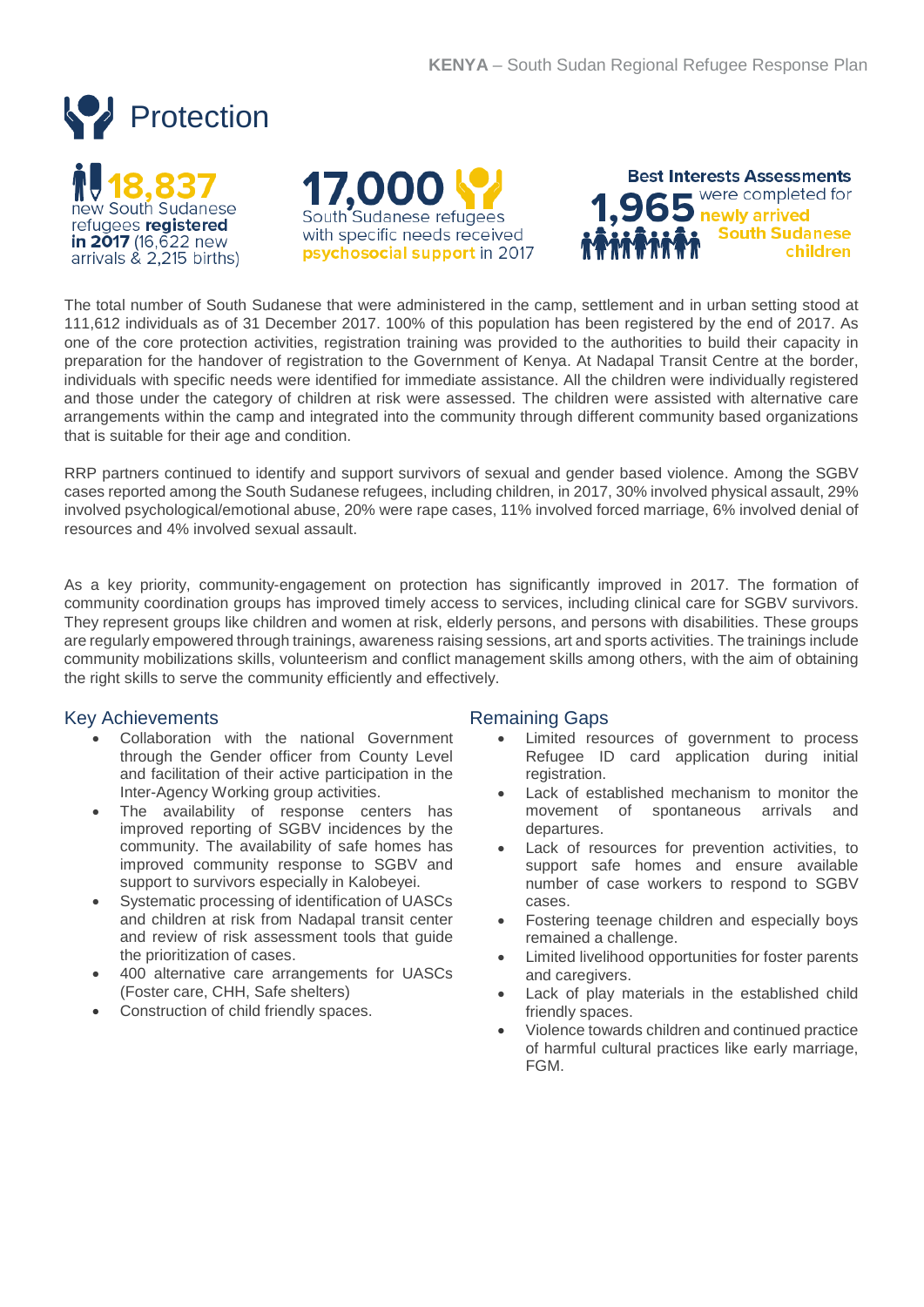% of new arrivals who have full access to Kenya

% of new arrivals registered within one week upon arrival at the level of Government and UNHCR registration

% of reported SGBV incidents for which survivors receive medical and material assistance

% of reported SGBV incidents for which survivors are provided with a safe space

% of UASCs / vulnerable children among the new arrivals identified at an early stage and referred to respective…

# of persons with specific needs who receive psychosocial support to improve their psychosocial functioning.



# **Education**





The lack of facilities, teachers & materials remains a major challenge in Kakuma, with: 101 children per teacher **160** children per classroom children per textbook  $+$  6 per desk

Despite strained resources and increasing demand for education, RRP partners have managed to achieve substantial milestones during the reporting period. There were 1,276 students following higher education programs through various scholarship streams as well as partnerships with 10 universities (local and international) representing a 3-fold increase. Refugee children returned excellent results in national examinations achieving 87.8% pass rate (higher than national average of 76%) in the primary national exam and produced some of the top candidates at the county and national level.

# Key Achievements

- Significant increase of overall school enrollment. RRP partners have supported the set-up and opening of 3 pre-primary schools (1 permanent), 3 primary schools (2 permanent) and a temporary secondary school that has supported learning for 14,035 (6,019 female) students.
- 50 secondary school students from Dadaab were provided scholarships to attend local secondary schools in Turkana West sub-county.

# Remaining Gaps

- Under-resourcing set against increasing demand for education.
- Despite achieving a percentage close to universal access to primary education and significant improvements in access at other levels), the out of school percentage is around 37%.
- Supply challenges in accessing classrooms, trained teachers, materials etc.
- Insufficient number of national teachers including female teachers, limited training and support opportunities, and low teacher remuneration and motivation which affects the quality of education.
- Gender equity gap: Gender disparity in education access especially at the upper levels of schooling





However, 75% of the population experienced 0 - 50% food ration cuts between 3 throughout 2017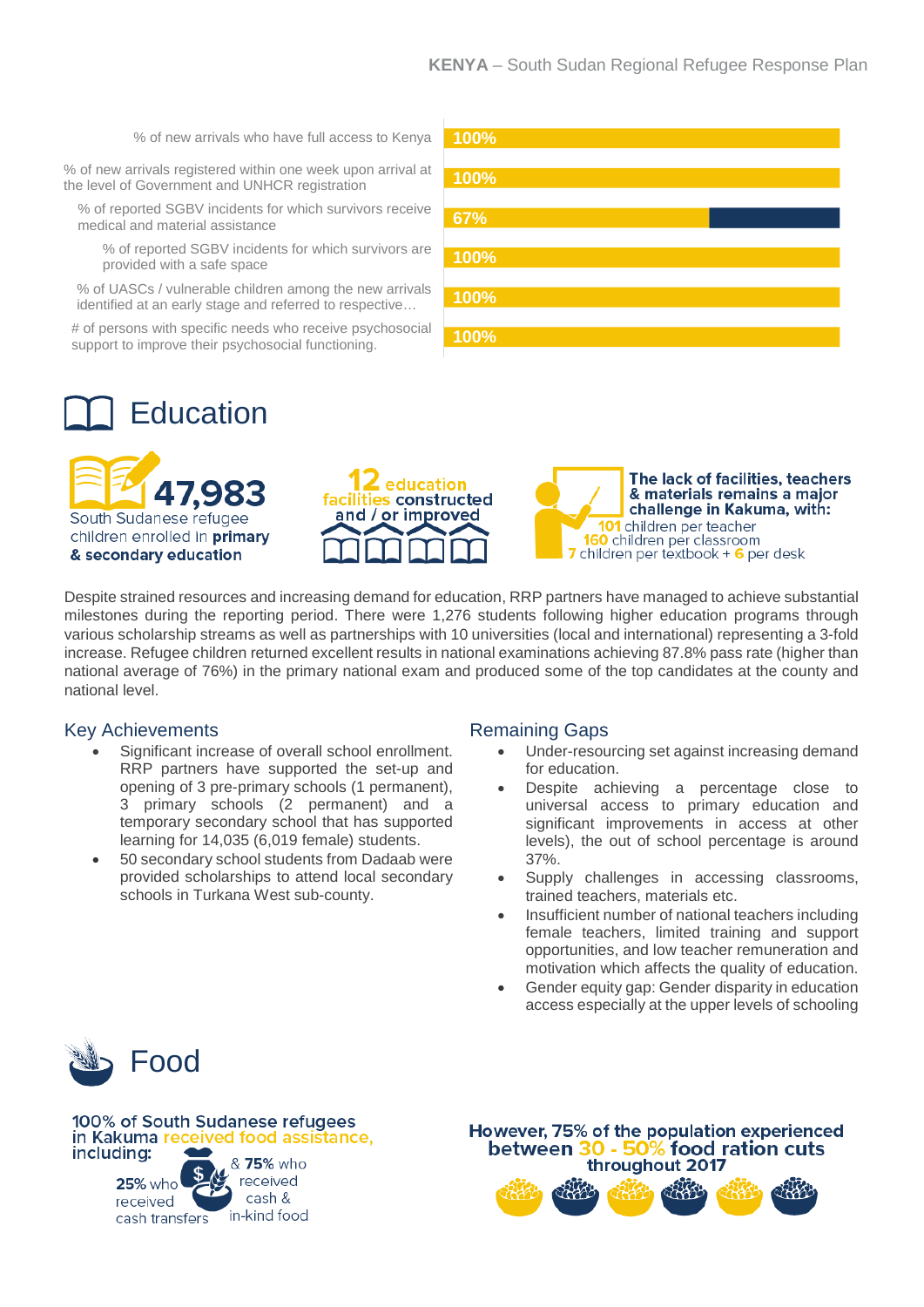WFP continued to provide food in 2017 for the South Sudanese population. 75% of this population received food partially in kind (70%) while the other portion (30%) was provided in form of a restricted electronic cash called "Bamba Chakula". The other 25% of the population received the full ration via restricted cash transfer to family heads electronically. The use of restricted cash transfers has led to flourishing markets in Kakuma and Kalobeyei as there is an increased circulation of cash, hence some increase in diversification on diet is observed among the population. However continued ration cuts due to inadequate funding has contributed to food insecurity within the population resulting in both positive and negative coping strategies.

### Key Achievements

- Food vouchers (Bamba Chakula) were successfully implemented in both Kalobeyei and Kakuma.
- There has not been a major pipeline break in food supply in 2017.

#### Remaining Gaps

- Reduction of food rations in Kakuma by up to 50% in 2017.
- Sale and exchange of food rations in order to purchase other household needs.
- Food voucher were used to purchase other household needs: Firewood, soap and clothes.
- Cereals provided in food basket are in grain form and milling cost is not covered.

% of students in the school (school feeding provided) **63%**









RRP partners provided comprehensive primary health care to the South Sudanese refugee population. This was achieved by running 6 facilities in Kakuma; 1 level 4 hospital, 1 Level 3 health center, and 4 level 2 dispensaries. This provided primary health care services which included consultations, maternal and child health care, immunization for all children in line with MoH guidelines, provision of essential drugs, laboratory services, and HIV preventive and curative services. Also provided was safe motherhood services and nutrition services targeting; pregnant and lactating women, as well as children below five years. This was further complemented by a network of community health workers distributed at a ratio of 1:800 people. They provided health education, providing awareness of services available at health facilities and the importance of utilizing this services. The health services are also complemented by a 24 hour ambulance system.

# Key Achievements

- Hospital delivery rate of over 95% for all pregnant women.
- All new arrivals from South Sudan were screened for communicable diseases, nutrition status, vaccinated in line Ministry of Health guidelines and those malnourished or sick received treatment immediately.
- Through the reverse referral system of having specialist doctors coming to provide services through monthly medical camps in Kakuma a total of 350 patients benefitted from consultations or surgery that they would previously not have benefitted from.

- The resources available to provide health services are decreasing every year, affecting the quality of health services being offered hence there is a need to find a more sustainable way of health financing.
- Consultations per clinician per day is above the UNHCR recommendation of 50 patients per clinician per day due to the low number of available qualified medical health staff leading to poor standards of health services provided.
- Increases in the population led to increased morbidity and demand for essential drugs. This lead to depleted stocks of essential drugs and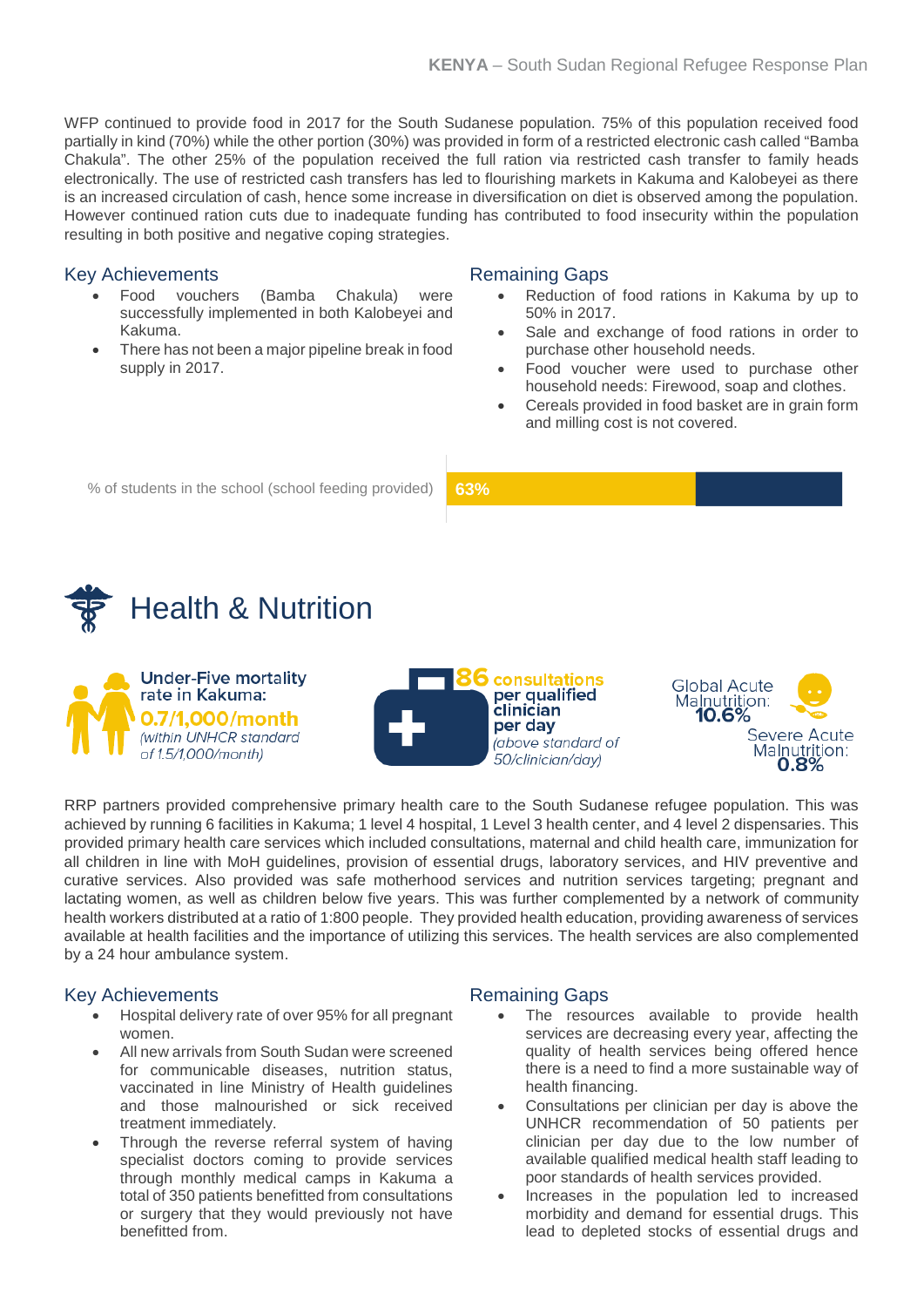medical supplies due to lack of enough resources further compromising the quality of health services.

• Lack of diversity in the food has led to high cases of micronutrient deficiencies shown by a high anemia caseload.

Access to non-communicable disease programmes provided

Access to primary health care services provided or supported

Nutritional screening of U5 children among new arrivals and at camp level carried out





5,609 South Sudanese refugee youth (15 - 24 years) were enrolled in certified livelihoods training in 2017





By the end of 2017 RRP partners targeted over 15,496 (18-59 years) persons of concern with livelihoods interventions aimed at achieving self-employment for more than 12 months. Youths were enrolled in certified livelihoods trainings. Skills offered included carpentry, agriculture, electrical, hairdressing and beauty.

The response was aligned with KISEDP and CRRF principles to promote multi-partner response and include host communities to improve economic, social or environmental outcomes. A government-led, multi-stakeholder response was utilized in order to promote the management of refugee issues through national plans, policies, programmes and to show their economic inclusion as a viable and sustainable alternative to encampment. Some 10% of interventions targeted host communities to enable them to access vocational training, micro-credit, financial assistance, job placements, climate smart agriculture and business licenses.

# Key Achievements

- 2,989 new arrivals at the reception center underwent skills profiling, induction and financial literacy training.
- RRP partners enabled 1200 refugees and host farmers to access agricultural production. They provided start-up kits, enabling earnings of worth Kes.900,000 (US\$9,000).
- Over 700 refugees have opened and operationalized bank accounts with Post Bank and Equity Bank in Kakuma and Lodwar respectively.
- In 2017, there were 6 cycles of Firewood Distribution in Kakuma Refugee Camp and 8 in Kalobeyei Settlement.
- Through the IKEA Foundation contribution, the Operation has facilitated the installation of 840 Solar Street Lights and distributed 36,500 Solar

- Advocacy is needed for enhanced processing of Refugee Identity cards to eligible refugees to enable application for PIN code for business registration.
- Inadequate water for agriculture, lack of access to affordable farm inputs and high price of seeds.
- Lack of access to job placement opportunities for semi-skilled, skilled and professionally trained graduates.
- Difficulties in accessing bank loans capital and inadequate business grants.
- There is a need to expand vocational training to meet market demands i.e. TVET certification NITA and NCA with a guaranteed job opportunities.
- Kakuma and Kalobeyei being completely off-grid communities remain in the dark, hence a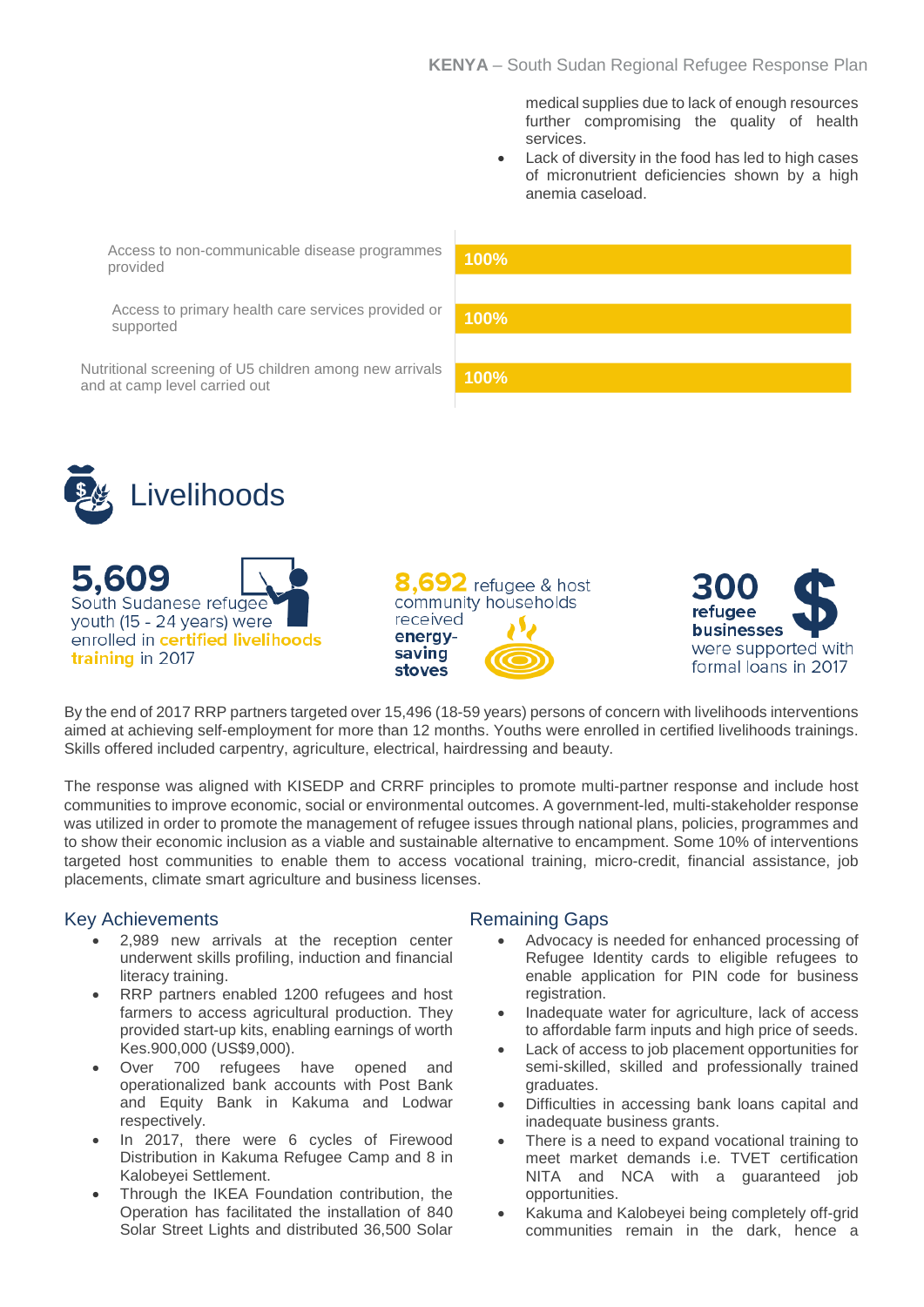Lanterns in Kalobeyei Settlement, Kakuma Camp and in the surrounding Host Community villages.

breeding den for insecurity and loss of business hours at night.

• A steady increase in the refugee population results to an increased strain on the natural resources like firewood.





\*\*\*\*\* 85% A A A A of refugee households in Kakuma camp had adequate **合合合合** dwellings in 2017

3,582 transitional shelters that benefited over 17,910 individuals in Kakuma camp. This led to 85% of households being provided with adequate dwellings in Kakuma camp.

8,561 transitional shelters constructed in 2016, were earmarked to be converted into Interlocking Solid Stone Block (ISSB). However, due to logistical challenges the shelter working group approved an alternative shelter model: the Natural Turkana Quarry Stone Blocks (NTSB). This proved to be a more durable, sustainable and cost effective. It could also be constructed by the community, requiring little technical expertise for construction and therefore was adopted as the permanent shelter typology. By the end of the year, 304 NTSB shelters in village 1 of the settlement have been completed 20 of which were for Kalobeyei host community households. 100% of the newly arrived population have access to adequate dwellings, while this figure stands at 85% for the wider population.

In 2017, RRP partners provided new arrivals with 16,089 kilograms of soap, 16,176 mats, 16,176 blankets, 7,917 kitchen sets, 14,022 jerry cans, 9,666 buckets, 10,158 mosquito nets, 33,173 sanitary materials, 19,988 tarpaulins and 1240 family tents.

#### Key Achievements

- Conversion of 304 transitional shelters to permanent shelters benefitting 1,420 people. Provision of 3,582 transitional shelters to accommodate approximately 17,910 refugees in Kakuma camp and Kalobeyei settlement.
- Kalobeyei Health center constructed in village 1.
- A primary school was constructed in village 1 with 12 classrooms, 4 ECD classrooms and a perimeter fence.
- A secondary school was constructed in village 1 with twin-laboratories, classrooms, administration and library blocks, in Kalobeyei

#### Remaining Gaps

- Inadequate access to roads conditions and lack of drainage network structure.
- Inexistence of floods mitigation structures.
- Insufficient infrastructure facilities to meet the various needs in the settlement.

% of households receiving core relief items

**100%**

% of women receiving sanitary materials

**100%**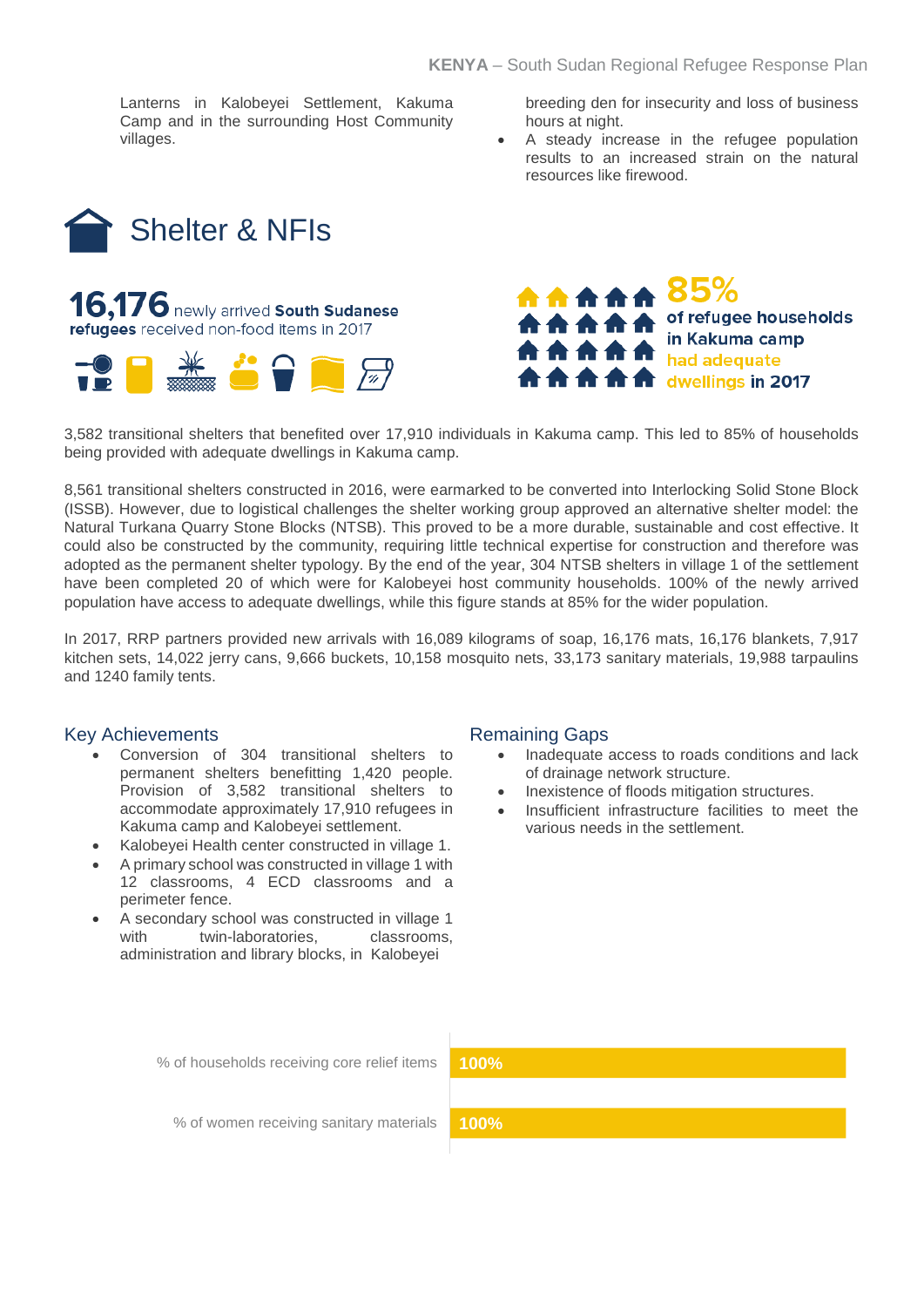



Potable water was provided to people of concern. This was accomplished by operation and maintenance of 16 boreholes. The boreholes powered by diesel driven generators and Solar (5 boreholes) were regularly maintained to ensure that they are functional at all times. As at the end of 2017, the per capita water supplied to refugees was 22.12L/p/d. While latrine coverage was thought to be fairly high at 81%, RRP partners conducted a latrine census in 2017, which showed the actual latrine coverage rate in Kakuma was only 41%. A total of 2,308 household latrines were constructed in Kakuma in 2017. Hygiene promotion and other activities were increased across Kalobeyei in order to control the cholera outbreak.

# Key Achievements

- Control of Cholera outbreak in the Camp through increased hygiene promotion activities.
- 1700 meters of water pipeline was laid
- Access to water was also improved through rehabilitation of 15 Tap stands.
- 4 elevated steel tanks were installed in in village 2 and 3, with an additional 9332 meters of water pipeline were laid to connect them
- A hydraulic modelling survey was conducted in June 2017, which recommended for the installation of 94,000 meters of water pipeline to ensure smooth flow of water in the three villages.
- 243 tap stands were constructed as communal water drawing points for new arrivals.
- The connection of the 15km water pipeline from Kakuma to Kalobeyei eased the water challenges in Kalobeyei.

# **RRP PARTNERS IN KENYA IN 2017**

- **AAHI - Action Africa Help International**
- **DRC - Danish Refugee Council**
- **FAI - Film Aid International**
- **LWF - Lutheran World Federation**
- **PWJ - Peace Winds Japan**
- **RCK - Refugee Consortium of Kenya**
- **Swiss contact**
- **UNHCR - United Nations High Commissioner for Refugees**
- **UNICEF - United Nations Children's Fund**
- **WFP - World Food Programme**
- **WVI - World Vision International**

# **FOR MORE INFORMATION**

**Tayyar Sukru Casizoglu,** Head of Sub-Office (Kakuma), [cansizog@unhcr.org](mailto:cansizog@unhcr.org) South Sudan Situation Data Portal: [data.unhcr.org/SouthSudan](http://data.unhcr.org/SouthSudan)

- Low latrine coverage in Kakuma at 41%.
- Three quarters of the latrines are full and need to be replaced with household ones.
- Kakuma Camp and the entire Turkana West Sub County continues to experience water shortages. It is necessary to explore other sources of water other than boreholes.
- In the meantime, more boreholes needs to be drilled to support areas where the everincreasing refugee population has overstretched the water supply facilities.
- The water pipeline is still prone to burst and leakages since it is an old system.
- Since the underground water quality in Kalobeyei has high level of salinity, the process of mapping other water resources should be scaled up in collaboration with other stakeholders.